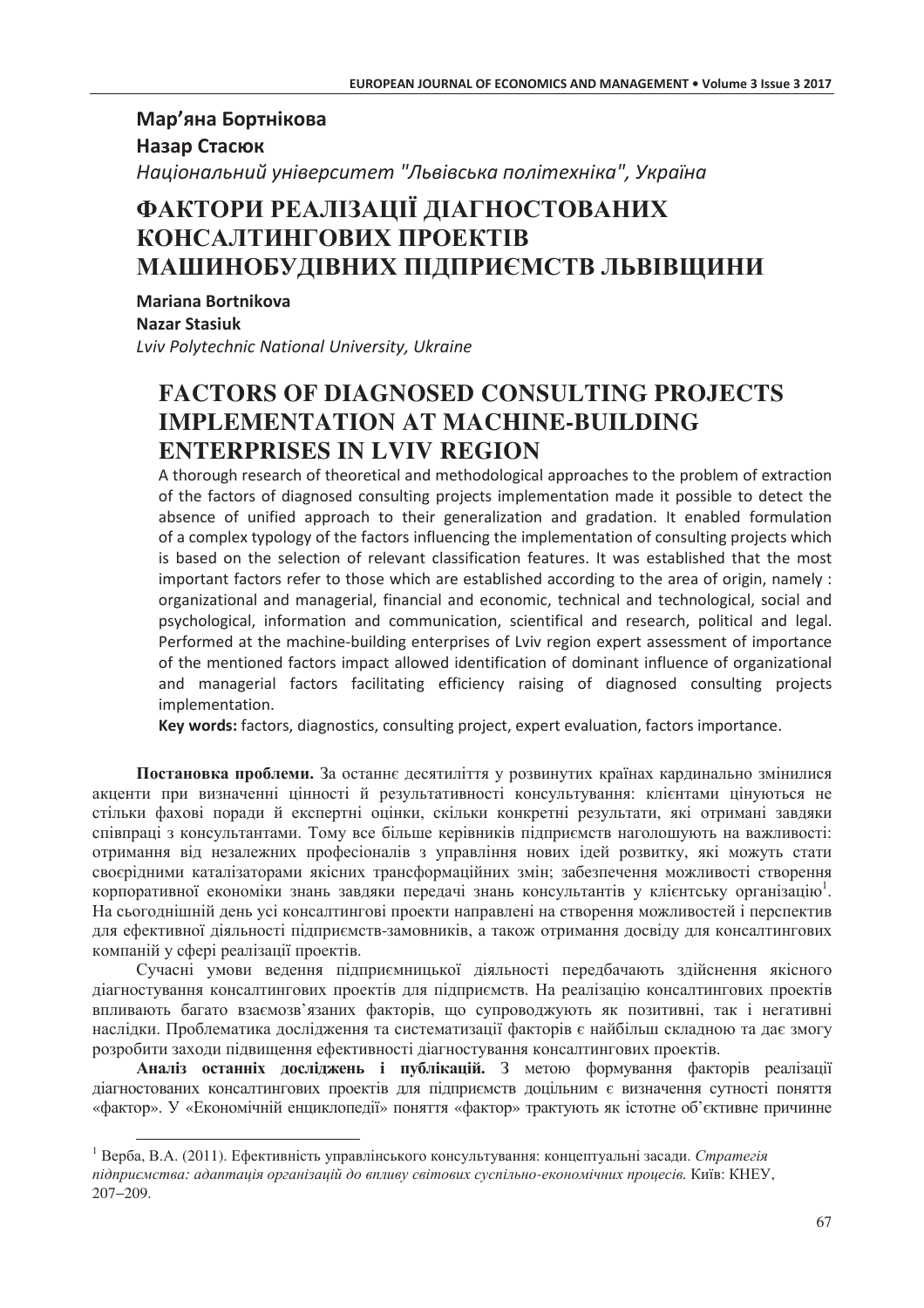явище або процес у виробництві, під впливом якого змінюється рівень його ефективності<sup>1</sup>. Визначення поняття фактор у «Великому тлумачному словнику сучасної української мови» трактується як спонукальна сила певного процесу чи явища<sup>2</sup>. Проблемі визначення факторів впливу на діяльність підприємств присвячені праці багатьох провідних вітчизняних науковців, таких як: Коваленко О.В.<sup>3</sup>,

Кузьмін О.Є.<sup>4</sup>, Мельник О.Г.<sup>5</sup>, Савченко О.Р.<sup>6</sup>, Бульда С.О.<sup>7</sup>, Бакало Н.В.<sup>8</sup> та інші.

Виділення не вирішених раніше частин загальної проблеми. За результатами аналізування літературних джерел за проблемою [4-9], встановлено, що більшість авторів здійснює поділ факторів лише за однією класифікаційною ознакою: ступенем охоплення середовища впливу.

Нажаль, недостатньо висвітленою залишається проблема відображення факторів реалізації діагностованих консалтингових проектів для підприємств. Тому за результатами аналізування літературних джерел та проведених досліджень за проблемою виникає необхідність у систематизації та класифікації факторів реалізації діагностованих консалтингових проектів для підприємств машинобудівної галузі.

Мета статті. Головною метою дослідження є формування комплексної типології факторів, що впливають на процес реалізації діагностованих консалтингових проектів та оцінювання вагомості їхнього впливу.

Виклад основного матеріалу. Результати вивчення літературних джерел та проведені дослідження за проблемою дають змогу сформувати комплексну типологію факторів реалізації діагностованих консалтингових проектів для підприємств за сукупністю характерних ознак: за середовищем впливу: за механізмом дії: за терміном дії: за рівнем охоплення: за характером дії: за ступенем керованості; за прогнозованістю; за стадіями консалтингового проекту; за ступенем ризику; за специфікою прояву; за рівнем сформованості; за сферою виникнення; за характером факторної залежності (табл. 1).

.<br>За середовищем впливу: фактори зовнішнього середовища та фактори внутрішнього середовища. До факторів зовнішнього середовища слід віднести: конкуренцію в галузі, попит на консалтинг. До факторів внутрішнього середовища належать: основні цілі та завдання консалтингового проекту, ресурсне забезпечення проекту, команла проекту тошо.

За механізмом дії: фактори прямої дії та фактори опосередкованої дії. До факторів прямої дії належать трудові ресурси підприємства; технологія діяльності організації тощо. Факторами опосередкованої дії є конкуренти підприємства; покупці продукції чи послуг певної організації; економічна ситуацію в країні тощо.

За терміном дії: тимчасові, постійні. Вплив тимчасового фактору разовий, нерегулярний. Постійні фактори ж впливають на досліджуване явище безперервно протягом усього лосліджуваного періоду.

За рівнем охоплення: загальні і специфічні. Загальні фактори характерні для всіх галузей економіки. Специфічними є ті, які діють в умовах окремої галузі або підприємства.

За характером дії: стабілізуючі, дестабілізуючі. Стабілізуючі фактори **ВПЛИВУ** на консалтинговий проект залежать від конкретної ситуації, процесу, що відбувається в її зовнішньому або внутрішньому середовищі та дозволяють знівелювати негативні наслідки таких процесів. Дестабілізуючі фактори - обставини, які можуть призвести до руйнування або значних пошкоджень елементів підсистеми консалтингового проекту.

<sup>&</sup>lt;sup>1</sup> Мочерний, С.В. (2002). *Економічна енциклопедія*. Київ: Академія, Т. 3.

<sup>&</sup>lt;sup>2</sup> Бусел, В.Т. (2005). Великий тлумачний словник сучасної української мови (з дод. і допов.). Київ: Ірпінь, ВТФ Перун.

<sup>&</sup>lt;sup>3</sup> Коваленко, О.В. (2013). Підприємниитво та його організаційно-правові засади: навчальний посібник. Львів: Вид-во ДЗ ЛНУ імені Тараса Шевченка

<sup>&</sup>lt;sup>4</sup> Кузьмін, О.Є., Мельник, О.Г. (2003). Теоретичні та прикладні засади менеджмент: навч. посібник. Львів: Національний університет Львівська політехніка.

<sup>&</sup>lt;sup>5</sup> Мельник, О.Г. (2010). Системи діагностики діяльності машинобудівних підприємств: полікритеріальна кониепиія та інструментарій: монографія. Львів: Видавництво Львівської політехніки.

 $6$  Савченко, О.Р. (2010). Спрощена модель структури факторів впливу на системи менеджменту організацій.

Вісник Житомирського державного технологічного університету. Серія: економічні науки, 3 (53), 90-93.

 $^7$  Бульда, С.О. (2011). Фактори впливу на формування і використання ресурсного потенціалу регіону. Наукові праці МАУП, вип. 3 (30), 97-102.

<sup>&</sup>lt;sup>8</sup> Бакало, Н.В. (2007). Модель системи впливу факторів макросередовища на елементи процесу управління малих підприємств. Вісник ДонНУЕТ, Серія: Економічні науки. Донецьк: ДонНУЕТ, 4, 42-46.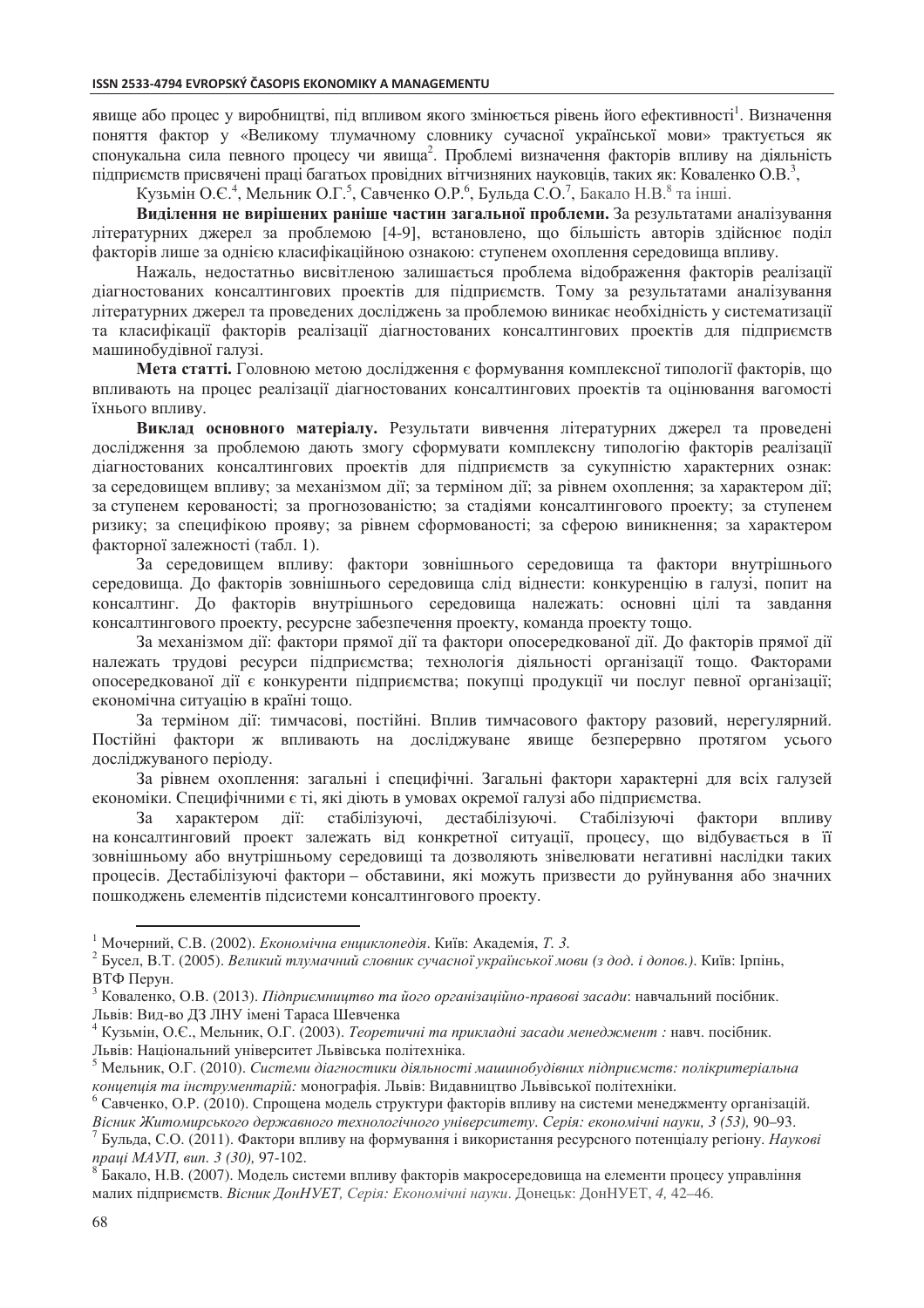Таблиця 1

| Запропонована типологія факторів реалізації діагностованих |  |  |
|------------------------------------------------------------|--|--|
| консалтингових проектів для підприємств                    |  |  |

| $N_2$<br>$3/\Pi$ | Класифікаційні<br>ознаки | Фактори реалізації діагностованих<br>консалтингових проектів |  |  |  |  |  |
|------------------|--------------------------|--------------------------------------------------------------|--|--|--|--|--|
| 1.               | За середовищем впливу    | внутрішнього середовища                                      |  |  |  |  |  |
|                  |                          | зовнішнього середовища                                       |  |  |  |  |  |
| 2.               | За механізмом дії        | прямої дії                                                   |  |  |  |  |  |
|                  |                          | опосередкованої дії                                          |  |  |  |  |  |
| 3.               | За терміном дії          | тимчасові                                                    |  |  |  |  |  |
|                  |                          | постійні                                                     |  |  |  |  |  |
| 4.               | За рівнем охоплення      | Загальні                                                     |  |  |  |  |  |
|                  |                          | Специфічні                                                   |  |  |  |  |  |
| 5.               | За характером дії        | Стабілізуючі                                                 |  |  |  |  |  |
|                  |                          | Дестабілізуючі                                               |  |  |  |  |  |
| 6.               | За ступенем керованості  | Керовані                                                     |  |  |  |  |  |
|                  |                          | Некеровані                                                   |  |  |  |  |  |
| 7.               | За прогнозованістю       | Прогнозовані                                                 |  |  |  |  |  |
|                  |                          | Непрогнозовані                                               |  |  |  |  |  |
| 8.               | За стадіями              | фактори впливу на передпроектну стадію                       |  |  |  |  |  |
| консалтингового  |                          | фактори впливу на проектну стадію                            |  |  |  |  |  |
|                  | проекту                  | фактори впливу на післяпроектну стадію                       |  |  |  |  |  |
| 9.               | За ступенем ризику       | з мінімальним ризиком (0.0-0.1)                              |  |  |  |  |  |
|                  |                          | з малим ризиком (0.1-0.3)                                    |  |  |  |  |  |
|                  |                          | з середнім ризиком (0.3-0.4)                                 |  |  |  |  |  |
|                  |                          | з високим ризиком (0.4-0.6)                                  |  |  |  |  |  |
|                  |                          | з максимальним ризиком (0.6-0.8)                             |  |  |  |  |  |
|                  |                          | з критичним ризиком (0.8-1.0)                                |  |  |  |  |  |
| 10.              | За специфікою прояву     | об'єктивні                                                   |  |  |  |  |  |
|                  |                          | суб'єктивні                                                  |  |  |  |  |  |
| 11.              | За рівнем сформованості  | Діючі                                                        |  |  |  |  |  |
|                  |                          | Потенційні                                                   |  |  |  |  |  |
| 12.              | За сферою виникнення     | організаційно-управлінські                                   |  |  |  |  |  |
|                  |                          | фінансово-економічні                                         |  |  |  |  |  |
|                  |                          | техніко-технологічні                                         |  |  |  |  |  |
|                  |                          | соціально-психологічні                                       |  |  |  |  |  |
|                  |                          | інформаційно-комунікаційні                                   |  |  |  |  |  |
|                  |                          | наукові-дослідницькі                                         |  |  |  |  |  |
|                  |                          | політико-правові                                             |  |  |  |  |  |
|                  |                          | Незалежні                                                    |  |  |  |  |  |
| 13.              | За характером факторної  | Взаємозалежні                                                |  |  |  |  |  |
|                  | залежності               | Взаємовиключні                                               |  |  |  |  |  |

За ступенем керованості: керовані, некеровані. Керованими є фактори, на які підприємство може вплинути, а саме якість продукції, після сервісне обслуговування, канали збуту, технологія продажу товару, позиціонування товару на ринку, рівень обслуговування клієнтів та ін. До некерованих факторів відносяться ті, які виникають не залежно від волі суб'єктів управління: стихійні лиха, політичні та фінансові кризи.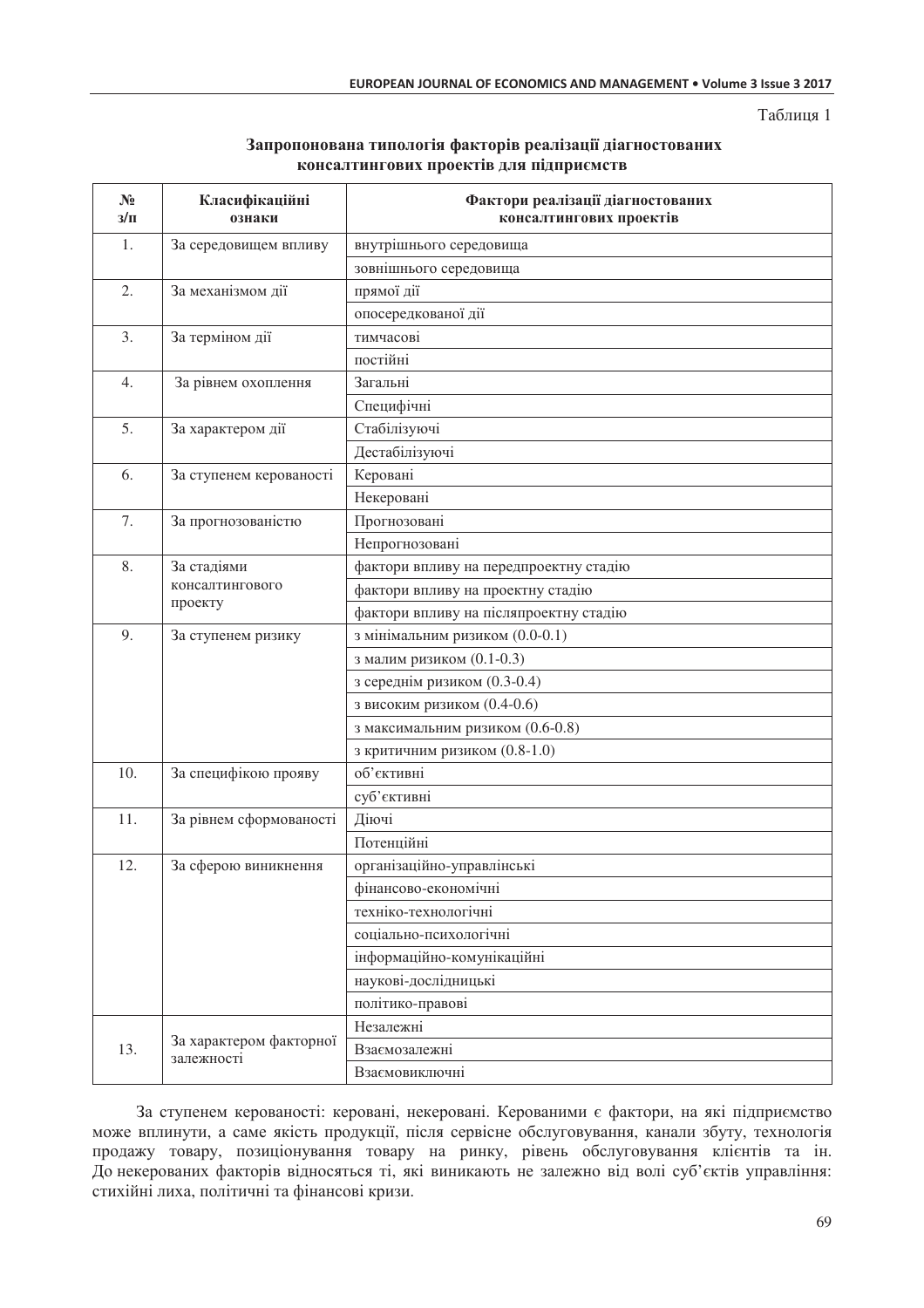За прогнозованістю: прогнозовані, непрогнозовані. Прогнозовані - ті, які можна спрогнозувати на основі статистичних даних, консалтингових, рейтингових, інжинірингових та інших компаній. Непрогнозовані - фактори, які не можливо спрогнозувати, до таких факторів відносять наприклад, науково-технічна революцію, в результаті якої потреба в окремих товарах зникла, а тому підприємства змушені або змінити товар, який виробляють або закрити пілприємство.

За сталіями консалтингового проекту: фактори впливу на перелпроектну сталію, фактори впливу на проектну стадію, фактори впливу на післяпроектну стадію.

За ступенем ризику виділяють фактори: з мінімальним ризиком (0.0-0.1); з малим ризиком  $(0.1-0.3)$ ; з середним ризиком  $(0.3-0.4)$ ; з високим ризиком  $(0.4-0.6)$ ; з максимальним ризиком  $(0.6-0.8)$ ; з критичним ризиком  $(0.8-1.0)$ .

Оцінюючи ступінь ризику, слід виділити наступні зони ризику<sup>1</sup>: безризикова зона; зона допустимого ризику; зона критичного ризику; зона катастрофічного ризику.

За специфікою прояву: об'єктивні, суб'єктивні, Об'єктивні фактори пов'язані з циклічними потребами модернізації і реструктуризації. Суб'єктивні фактори пов'язані з фінансово господарською діяльністю як підприємств в цілому, так і їх структурних підрозділів або окремих співробітників.

За рівнем сформованості: діючі, потенційні. Діючі - фактори, що виникли раніше, мають постійну дію і характеризуються тривалістю. До них можна віднести встановлені державні та міжнародні стандарти, нормативно-правові документи тощо. Потенційні - можуть виникнути в будь-який час, зважаючи на об'єктивні закони навколишнього середовища, економіки, міжнародних відносин та ін. До таких факторів належать: економічні та фінансові кризи, зміна інфраструктури ринку.

 $3a$ сферою виникнення: організаційно-управлінські, техніко-економічні, соціальнопсихологічні, інформаційно-комунікаційні, наукові, політико-правові. Організаційно-управлінські фактори передбачають впровадження нових форм і методів організації виробництва і праці, формування мети, цілі, структури та системи управління консалтинговим проектом. Фінансовоекономічні фактори охоплюють систему ресурсного забезпечення консалтингового проекту, а саме: фінансові, кадрові, матеріальні та інші ресурси. Техніко-технологічні фактори характеризуються використанням нової техніки і технології, рівнем механізації й автоматизації праці, ступенем оснащеності робочих місць, особливостями сировини, матеріалів, готової продукції. Соціальнопсихологічні фактори зумовлюють формування здорового соціально-психологічного клімату в команді консалтингового проекту, а також значною мірою характеризують інтереси різних соціальних груп, впливають на забезпечення гідних умов праці з метою уникнення стресів, конфліктів, незадоволеністю роботою. Інформаційно-комунікаційні фактори передбачають створення потужної інформаційної бази з метою отримання та використання науково-технічної, фінансової та інших видів інформації необхідної для реалізації діагностованого консалтингового проекту, налагодження каналів обміну інформацією між учасниками консалтингового проекту. Науково-дослідницькі фактори характеризуються появою принципово нових наукових підходів та їх впровадження при реалізації діагностованих консалтингових проектів. Політико-правові фактори формують правову базу для реалізації консалтингових проектів. Проте в Україні досить складно достовірно оцінити розмір консалтингового ринку, оскільки консалтинг не виокремлено як окремий вид діяльності згідно з Державним класифікатором видів економічної діяльності в Україні.

За характером факторної залежності: незалежні, взаємозалежні, взаємовиключні. До незалежних відносяться, як правило, випадкові фактори. Взаємозалежні – фактори, при зміні впливу хоча б одного з яких змінюються й інші. Взаємовиключні - фактори, вплив одного з яких виключає вплив іншого.

Проведені дослідження факторів реалізації діагностованих консалтингових проектів, формують потребу вибору оптимального фактора, який має найбільший вплив із загальної сукупності та підвищує ефективність реалізації консалтингових проектів. Вирішення даної проблеми можливе за допомогою використання методу експертних оцінок. Оцінюванню підлягали фактори, що були виокремлені за ознакою сфери виникнення.

<sup>&</sup>lt;sup>1</sup> Коваленко, О.В. (2013). Підприємництво та його організаційно-правові засади: навчальний посібник. Львів: Вид-во ДЗ ЛНУ імені Тараса Шевченка.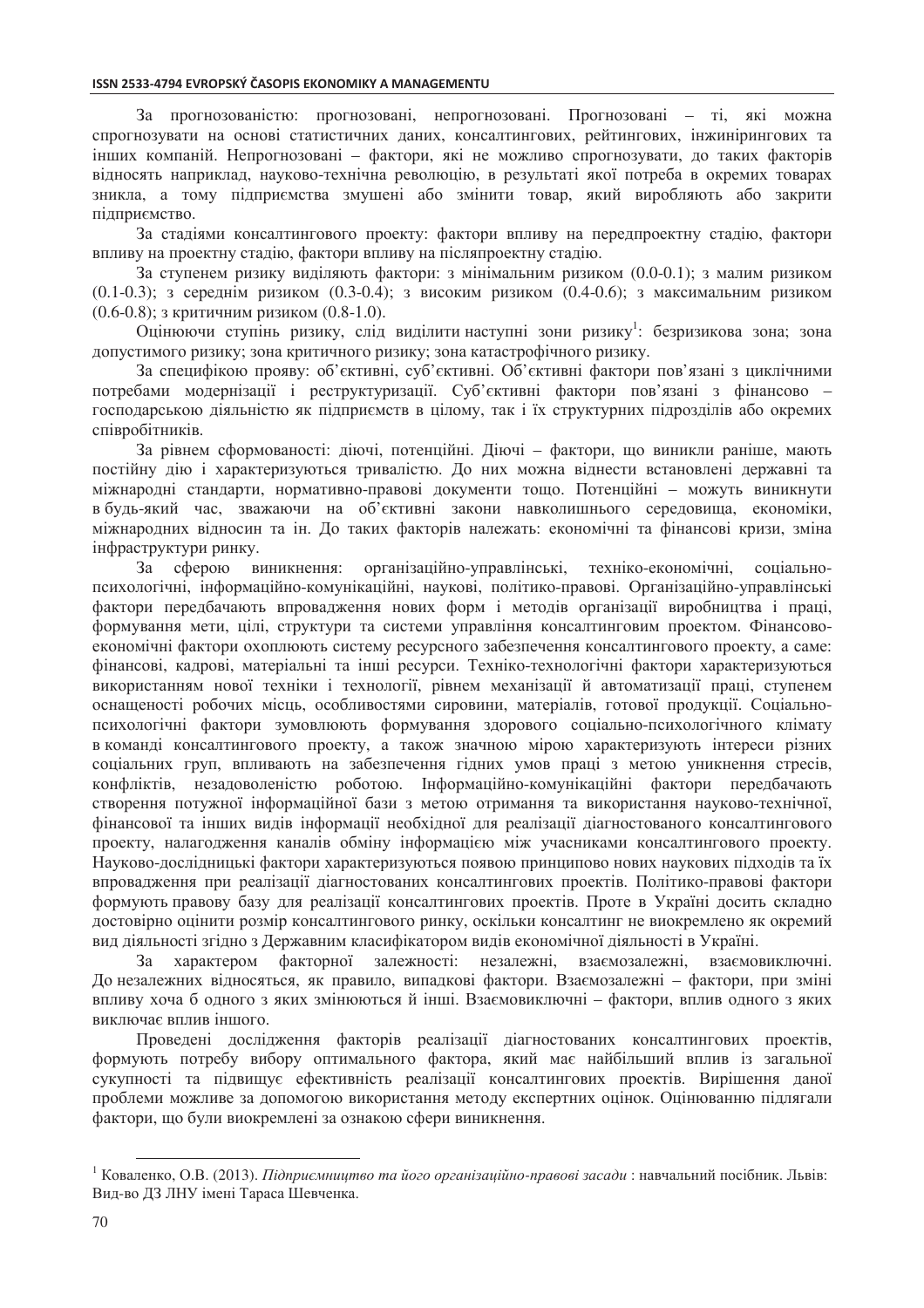Формування масиву оцінок експертів здійснювалося за допомогою анкетування, яке проводилося на машинобудівних підприємствах Львівщини. Для узагальнення результатів дослідження, нами було сформовано вибірку із 15 працівників управлінського та інституційного рівнів, кожен з яких характеризувався відповідним рівнем компетентності та досвіду щодо проблематики дослідження. Експертне оцінювання здійснювалося шляхом присвоєння балів в ліапазоні віл 0 ло 10 в процесі формування суб'єктивної лумки шоло вагомості кожного з факторів реалізації ліагностованих консалтингових проектів. Якщо експерт вважав, що вагомість чинника є незначною або вплив повністю відсутній, ним присвоювалося значення 0, у випадку максимального впливу - 10. Допускалася наявність однакової кількості балів у випадку, якщо експерти вважали вагомість чинників рівнозначними.

Результати бальних оцінок факторів реалізації діагностованих консалтингових проектів машинобудівних підприємств Львівщини отриманих від експертів представлено в табл. 2.

Таблиця 2

| Фактори                    |   | Експерти |    |   |    |    |    |    |                |             |    |    |    |    |             |
|----------------------------|---|----------|----|---|----|----|----|----|----------------|-------------|----|----|----|----|-------------|
|                            |   |          | 3  | 4 | 5  | 6  |    | 8  | 9              | 10          | 11 | 12 | 13 | 14 | 15          |
| Організаційно-управлінські | Q | 10       | 8  | 9 | 8  |    | 10 | 9  | 8              | 10          | 10 |    | 8  | q  | $\mathbf Q$ |
| Фінансово - економічні     | ⇁ | 8        | 10 | 8 | Q  |    | 6  | 8  | 10             | ⇁           | 8  | 10 | ⇁  | q  |             |
| Техніко-технологічні       | 6 |          |    | 6 |    | h  |    | 6  | $\overline{ }$ | 6           |    |    | 6  | 8  |             |
| Соціально - психологічні   | 3 |          | 4  | 5 | 3  |    | ⌒  |    | 6              | 4           | 3  | 6  |    |    |             |
| Інформаційно-комунікаційні | 8 | Q        | 10 | 9 | 10 | 8  | Q  | 10 | 9              | $\mathbf Q$ | 6  | Q  | 10 |    | $\mathbf Q$ |
| Політико - правові         | ⌒ |          | ⌒  | 4 | ◠  |    |    | ⌒  | 3              | 4           | 4  |    | ◠  | 3  |             |
| Науково-дослідницькі       |   | 6        |    |   | 6  | 10 |    | ⇁  | ς              | 8           | ς  |    | Q  | h  |             |

Бальні оцінки факторів реалізації діагностованих консалтингових проектів машинобудівних підприємств Львівщини

Як видно з результатів анкетування, в основному всі фактори тісно пов'язані між собою і всі вони певним чином впливають на якість реалізації діагностованих консалтингових проектів. Проте слід зазначити, що на кожній стадії реалізації консалтингового проекту ступінь впливу цих факторів різний, кожен консалтинговий проект унікальний, а отже, і вплив факторів теж буде індивідуальним. Тому існує необхідність у здійсненні ранжування факторів за ступенем впливу з метою визначення найвагоміших з них, які значною мірою впливатимуть на ефективність реалізації консалтингового проекту. Перша позиція присвоюється фактору, що в оцінюванні експерта здобув найбільшу кількість балів, останню позицію, відповідно, займає фактор з найменшою їх кількістю. У випадку, якщо фактори здобули однакову кількість балів експерта, їхній рейтинг визначається шляхом знаходження середньоарифметичного значення суміжних позицій. Результати ранжування зволимо в табл. 3.

Сума рангів кожного виокремленого чинника знаходиться шляхом додавання позицій вагомості фактора присвоєного кожним з експертів. При чому, найбільш вагомим являється той фактор, що має найменшу суму рангів.

Середній ранг для кожного з чинників буде знаходитися за формулою:

$$
\overline{S}_j = \frac{\sum_{i=1}^m R_{ij}}{m_i},\tag{1}
$$

де,  $S_j$  – середній ранг фактору реалізації діагностованих консалтингових проектів;

R<sub>ii</sub> - ранг оцінки і-тим експертом ј-го чинника;

m<sub>i</sub> - кількість експертів, що взяли участь в оцінюванні і-го чинника.

Чим меншу величину середнього рангу має фактор, тим більша його вагомість та величина впливу на консалтингові проекти.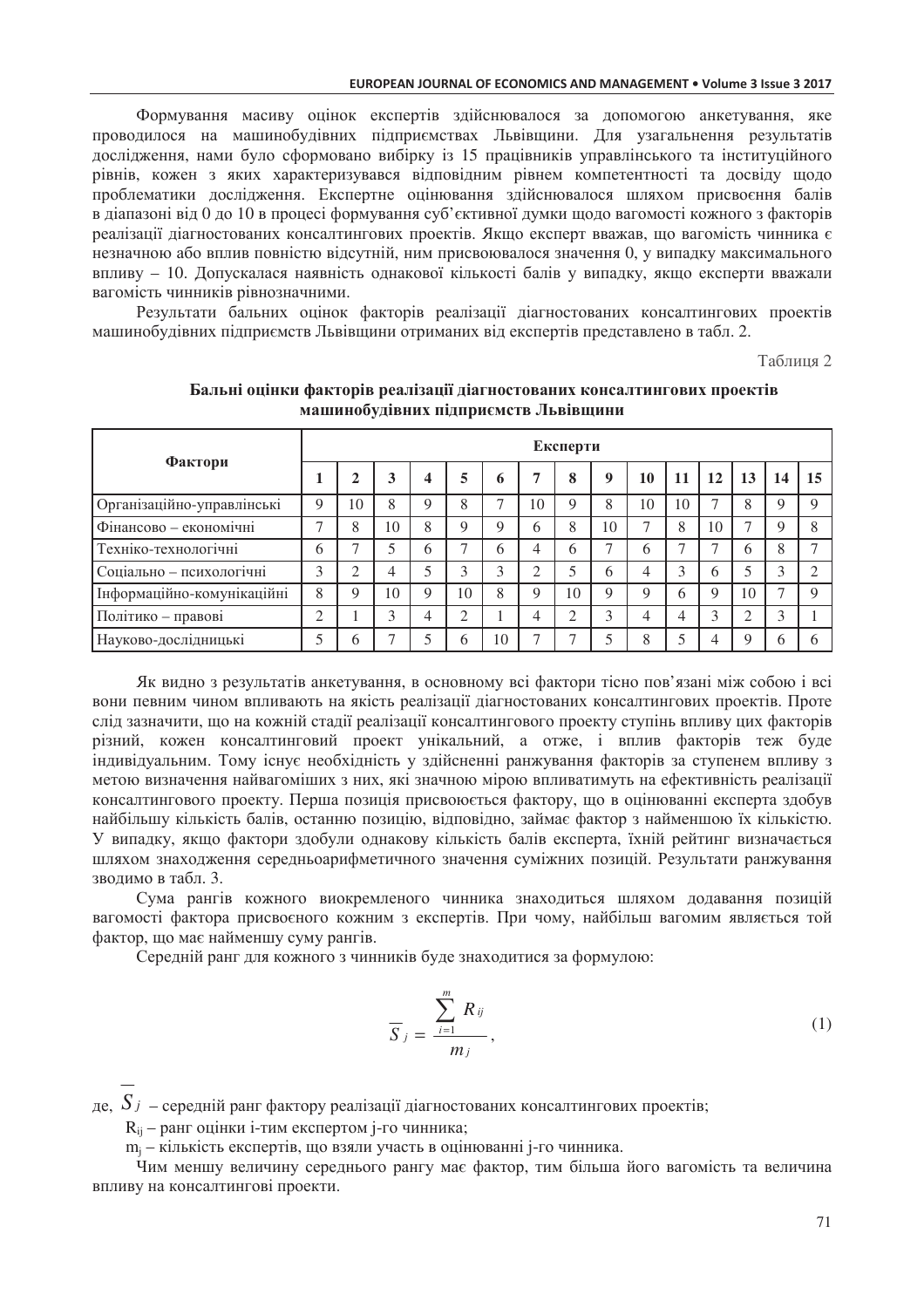Таблиня 3

|                         | Фактори впливу                 |                          |                          |                            |                                |                      |                          |  |  |  |  |
|-------------------------|--------------------------------|--------------------------|--------------------------|----------------------------|--------------------------------|----------------------|--------------------------|--|--|--|--|
| Експерти                | Організаційно-<br>управлінські | економічні<br>Фінансово- | технологічні<br>Техніко- | психологічні<br>Соціально- | Інформаційно-<br>комунікаційні | Політико-<br>правові | дослідницькі<br>Науково- |  |  |  |  |
| $\mathbf{1}$            | $\mathbf{1}$                   | 3                        | $\overline{4}$           | 6                          | $\overline{2}$                 | $\tau$               | 5                        |  |  |  |  |
| $\mathbf 2$             | $\mathbf{1}$                   | $\mathfrak{Z}$           | $\overline{4}$           | $\sqrt{6}$                 | $\sqrt{2}$                     | $\tau$               | $\overline{5}$           |  |  |  |  |
| $\overline{\mathbf{3}}$ | $\mathfrak{Z}$                 | 1,5                      | 5                        | 6                          | 1,5                            | $\boldsymbol{7}$     | $\overline{4}$           |  |  |  |  |
| $\overline{\mathbf{4}}$ | 1,5                            | $\overline{3}$           | $\overline{4}$           | 5,5                        | 1,5                            | $\boldsymbol{7}$     | 5,5                      |  |  |  |  |
| $\overline{5}$          | $\mathfrak{Z}$                 | $\overline{2}$           | $\overline{4}$           | 6                          | $\,1\,$                        | $\boldsymbol{7}$     | $\overline{5}$           |  |  |  |  |
| 6                       | $\overline{4}$                 | $\sqrt{2}$               | 5                        | 6                          | $\overline{3}$                 | $\overline{7}$       | $\mathbf{1}$             |  |  |  |  |
| $\overline{7}$          | $\mathbf{1}$                   | $\overline{4}$           | 5,5                      | $\tau$                     | $\overline{2}$                 | 5,5                  | $\mathfrak{Z}$           |  |  |  |  |
| 8                       | $\overline{2}$                 | 3                        | 5                        | 6                          | $\,1\,$                        | $\boldsymbol{7}$     | $\overline{4}$           |  |  |  |  |
| $\boldsymbol{9}$        | $\mathfrak{Z}$                 | $\mathbf{1}$             | $\overline{4}$           | 5                          | $\overline{2}$                 | $\overline{7}$       | 6                        |  |  |  |  |
| 10                      | $\,1\,$                        | $\overline{4}$           | 5                        | 6,5                        | $\sqrt{2}$                     | 6,5                  | $\mathfrak{Z}$           |  |  |  |  |
| 11                      | $\,1\,$                        | $\overline{2}$           | 3                        | $\overline{7}$             | $\overline{4}$                 | 6                    | 5                        |  |  |  |  |
| 12                      | 3,5                            | $\,1\,$                  | 3,5                      | 5                          | $\sqrt{2}$                     | $\boldsymbol{7}$     | 6                        |  |  |  |  |
| 13                      | $\mathfrak{Z}$                 | $\overline{4}$           | 5                        | 6                          | $\,1\,$                        | $\overline{7}$       | $\sqrt{2}$               |  |  |  |  |
| 14                      | 1,5                            | 1,5                      | 3                        | 6,5                        | $\overline{4}$                 | 6,5                  | 5                        |  |  |  |  |
| 15                      | 1,5                            | $\mathfrak{Z}$           | $\overline{4}$           | 6                          | 1,5                            | $\boldsymbol{7}$     | 5                        |  |  |  |  |

### Ранжування факторів реалізації діагностованих консалтингових проектів машинобудівних підприємств Львівщини

Середній бал чинників знаходиться за наступною формулою:

$$
\overline{M}_{j} = \frac{\sum_{i=1}^{m} C_{ij}}{m_{j}},
$$
\n(2)

де,  $Mj$  – середній бал фактору реалізації діагностованих консалтингових проектів;

С<sub>іі</sub> – бальна оцінка і-тим експертом *і*-го чинника.

Для визначення найбільш вагомого чинника, слід обрати фактор з найбільшим значенням середнього балу.

При визначенні дисперсії бальної оцінки, яка являє собою середній квадрат відхилень бальних оцінок від їх середньої величини, будемо використовувати таку формулу:

$$
\sigma^2 = \frac{\sum_{i=1}^{m} (Cij - \overline{Mj})^2}{m_j},
$$
\n(3)

де,  $\sigma^2$  – дисперсія бальних оцінок факторів реалізації діагностованих консалтингових проектів.

Найбільш однорідні результати будуть у факторів з найменшою дисперсією їхніх значень. А це означатиме, що експерти були одностайними в оцінюванні вагомості обраних факторів впливу на реалізацію консалтингових проектів машинобудівних підприємств.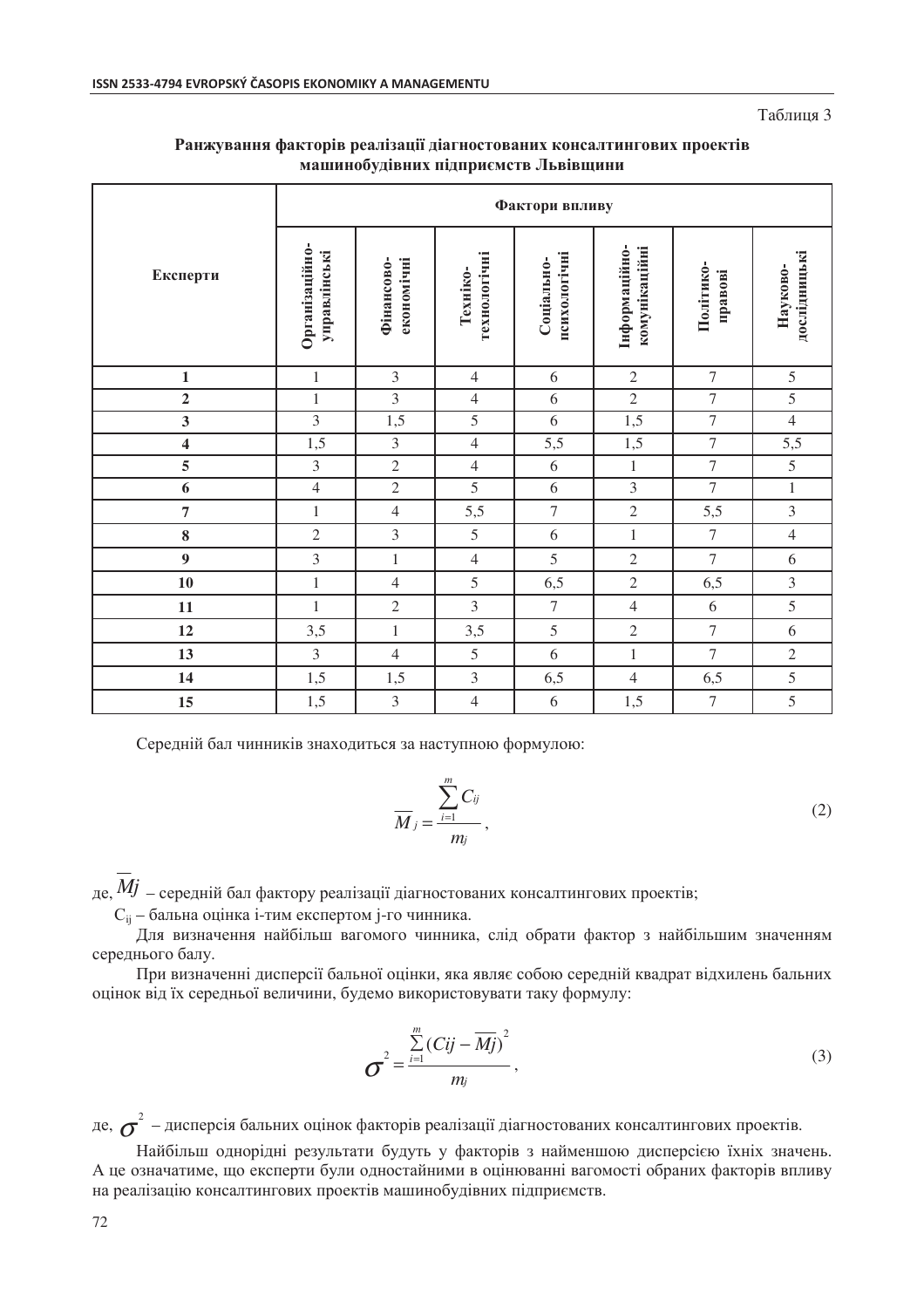Для визначення середньої ваги факторів, використаємо наступні формулу:

$$
W_j = \frac{\overline{M}_j}{\sum_{i=1}^n \overline{M}_j},\tag{4}
$$

де,  $W_j$  – середня вага факторів впливу;

n - кількість факторів, що підлягали експертному оцінюванню.

При чому, найбільш впливовим буде саме той фактор, який матиме більшу величину значення середньої ваги чинника.

Результати наших розрахунків зведемо в табл.4.

Таблиня 4

|                           |                      | Фактори впливу                       |                          |                          |                            |                                      |                      |                          |  |  |  |
|---------------------------|----------------------|--------------------------------------|--------------------------|--------------------------|----------------------------|--------------------------------------|----------------------|--------------------------|--|--|--|
| Показники                 | Умовні<br>позначення | <b>Організаційно</b><br>управлінські | економічні<br>Фінансово- | технологічні<br>Техніко- | психологічні<br>Соціально- | комунікаційні<br><b>Інформаційно</b> | Політико-<br>правові | дослідницькі<br>Науково- |  |  |  |
| Сума рангів               | $S_j$                | 31,0                                 | 38,0                     | 64,0                     | 90,5                       | 30,5                                 | 101,5                | 64,5                     |  |  |  |
| Середнє значення<br>рангу | $\overline{S}_j$     | 2,07                                 | 2,53                     | 4,27                     | 6,03                       | 2,03                                 | 6,77                 | 4,30                     |  |  |  |
| Сума балів                | $M_{j}$              | 131                                  | 124                      | 95                       | 56                         | 132                                  | 39                   | 96                       |  |  |  |
| Середній бал              | Mj                   | 8,73                                 | 8,27                     | 6,33                     | 3,73                       | 8,80                                 | 2,60                 | 6,40                     |  |  |  |
| Дисперсія балів           | $\sigma^2$           | 1,0667                               | 1,4952                   | 0,9524                   | 1,9238                     | 1,3143                               | 1,2571               | 2,6857                   |  |  |  |
| Середня вага<br>фактору   | $W_j$                | 0,1947                               | 0,1842                   | 0,1412                   | 0,0832                     | 0,1961                               | 0,0579               | 0,1426                   |  |  |  |

#### Зведені результати розрахунку вагомості факторів реалізації діагностованих консалтингових проектів машинобулівних пілприємств Львівшини

Розрахунки вагомості факторів реалізації діагностованих консалтингових проектів показують, що найбільш вагомими на думку експертів являються інформаційно-комунікаційні, організаційноуправлінські та фінансово-економічні чинники. В той же час, найбільша ступінь узгодженості в оцінюванні впливу чинників виявилася у техніко-технологічних факторів впливу.

Висновки та перспективи подальших досліджень. Різні підходи до виокремлення чинників впливу на реалізацію діагностованих консалтингових проектів зумовили потребу вибору найбільш впливових та важливих факторів, що підвищуватимуть їхню ефективність. Серед пріоритетних були виділені чинники, сформовані за ознакою сфери виникнення, до яких відносяться організаційноуправлінські, фінансово-економічні, техніко-технологічні, соціально-психологічні, інформаційнокомунікаційні, наукові-дослідницькі та політико-правові.

Грунтуючись на результатах проведеної експертної оцінки, було встановлено, що найбільший вплив на реалізацію діагностованих консалтингових проектів здійснюють інформаційнокомунікаційні та організаційно-управлінські фактори. Проте враховуючи рівень узгодженості залучених до оцінювання експертів, можна констатувати чітке домінування саме організаційноуправлінських чинників.